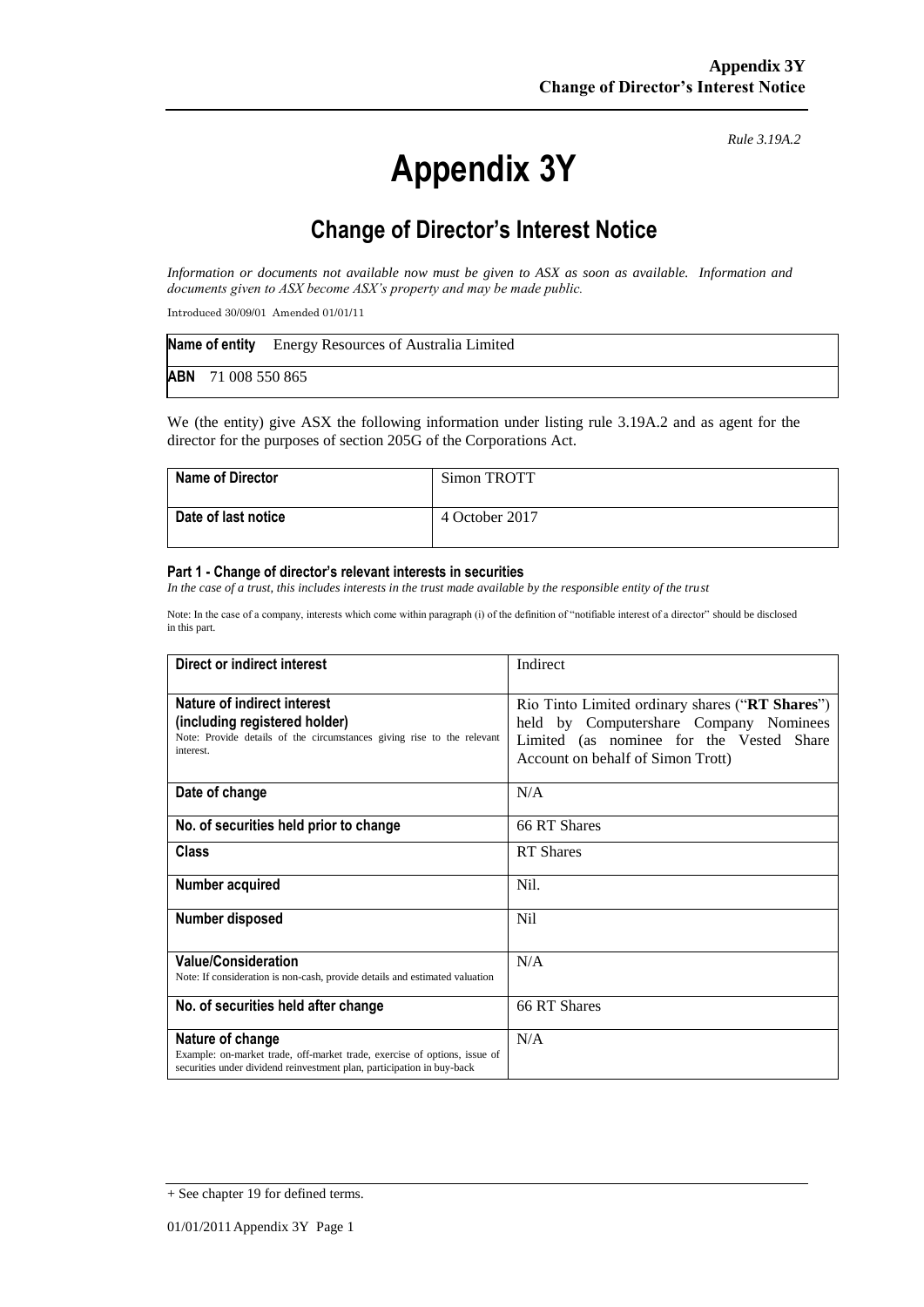| <b>Direct or indirect interest</b>                                                                                                                                      | Indirect                                                                                                                                                                                                                                                                                                                                                                                                     |  |
|-------------------------------------------------------------------------------------------------------------------------------------------------------------------------|--------------------------------------------------------------------------------------------------------------------------------------------------------------------------------------------------------------------------------------------------------------------------------------------------------------------------------------------------------------------------------------------------------------|--|
| Nature of indirect interest<br>(including registered holder)<br>Note: Provide details of the circumstances giving rise to the relevant<br>interest.                     | Indirect interest in RT Shares acquired under<br>myShare, the Rio Tinto Limited Global Employee<br>Share Plan ("myShare"), held by Computershare<br>Trustees (Jersey) Limited on behalf of Mr Trott,<br>and a conditional right to additional matching RT<br>Shares ("Matching RT Share Rights").                                                                                                            |  |
| Date of change                                                                                                                                                          | 17 October 2017                                                                                                                                                                                                                                                                                                                                                                                              |  |
| No. of securities held prior to change                                                                                                                                  | 672 RT Shares<br>315 Matching RT Share Rights                                                                                                                                                                                                                                                                                                                                                                |  |
| <b>Class</b>                                                                                                                                                            | RT Shares and Matching RT Share Rights                                                                                                                                                                                                                                                                                                                                                                       |  |
| Number acquired                                                                                                                                                         | 46* RT Shares<br>22* Matching RT Share Rights                                                                                                                                                                                                                                                                                                                                                                |  |
| Number disposed                                                                                                                                                         | 26 Matching RT Share Rights                                                                                                                                                                                                                                                                                                                                                                                  |  |
| <b>Value/Consideration</b><br>Note: If consideration is non-cash, provide details and estimated valuation                                                               | Purchase of 19 RT Shares at \$71.51 per share<br>$\bullet$<br>pursuant to the terms of myShare.<br>Vesting of the following Matching RT Share<br>$\bullet$<br>Rights under the terms of myShare at no cost:<br>26 Matching RT Share Rights<br>$2**$<br>Matching<br>RT<br>Share<br>Rights<br>representing the value of dividends that<br>would have been paid since grant on the<br>Matching RT Share Rights. |  |
| No. of securities held after change                                                                                                                                     | 718 RT Shares<br>311 Matching RT Share Rights                                                                                                                                                                                                                                                                                                                                                                |  |
| Nature of change<br>Example: on-market trade, off-market trade, exercise of options, issue of<br>securities under dividend reinvestment plan, participation in buy-back | Purchase of RT Shares at \$71.51 per share<br>$\bullet$<br>pursuant to the terms of myShare.<br>Vesting of Matching RT Share Rights under<br>the terms of myShare.                                                                                                                                                                                                                                           |  |

\* This includes 1 RT Share and 1 RT Matching Share Right resulting from the aggregation of fractional entitlements arising from acquisitions under the terms of myShare.

\*\* In accordance with the rules of myShare, upon vesting of the Matching RT Share Rights, Mr Trott may receive additional RT Shares in lieu of dividends that would have been paid to him in the period from grant on the base number of shares being the subject of the Matching RT Share Rights.

| Direct or indirect interest                                                                                                                         | Indirect                                                                   |
|-----------------------------------------------------------------------------------------------------------------------------------------------------|----------------------------------------------------------------------------|
| Nature of indirect interest<br>(including registered holder)<br>Note: Provide details of the circumstances giving rise to the relevant<br>interest. | RT Shares held indirectly through the "Simon"<br>Trott Testamentary Trust" |
| Date of change                                                                                                                                      | N/A                                                                        |
| No. of securities held prior to change                                                                                                              | 2,979 RT Shares                                                            |
| <b>Class</b>                                                                                                                                        | <b>RT</b> Shares                                                           |

<sup>+</sup> See chapter 19 for defined terms.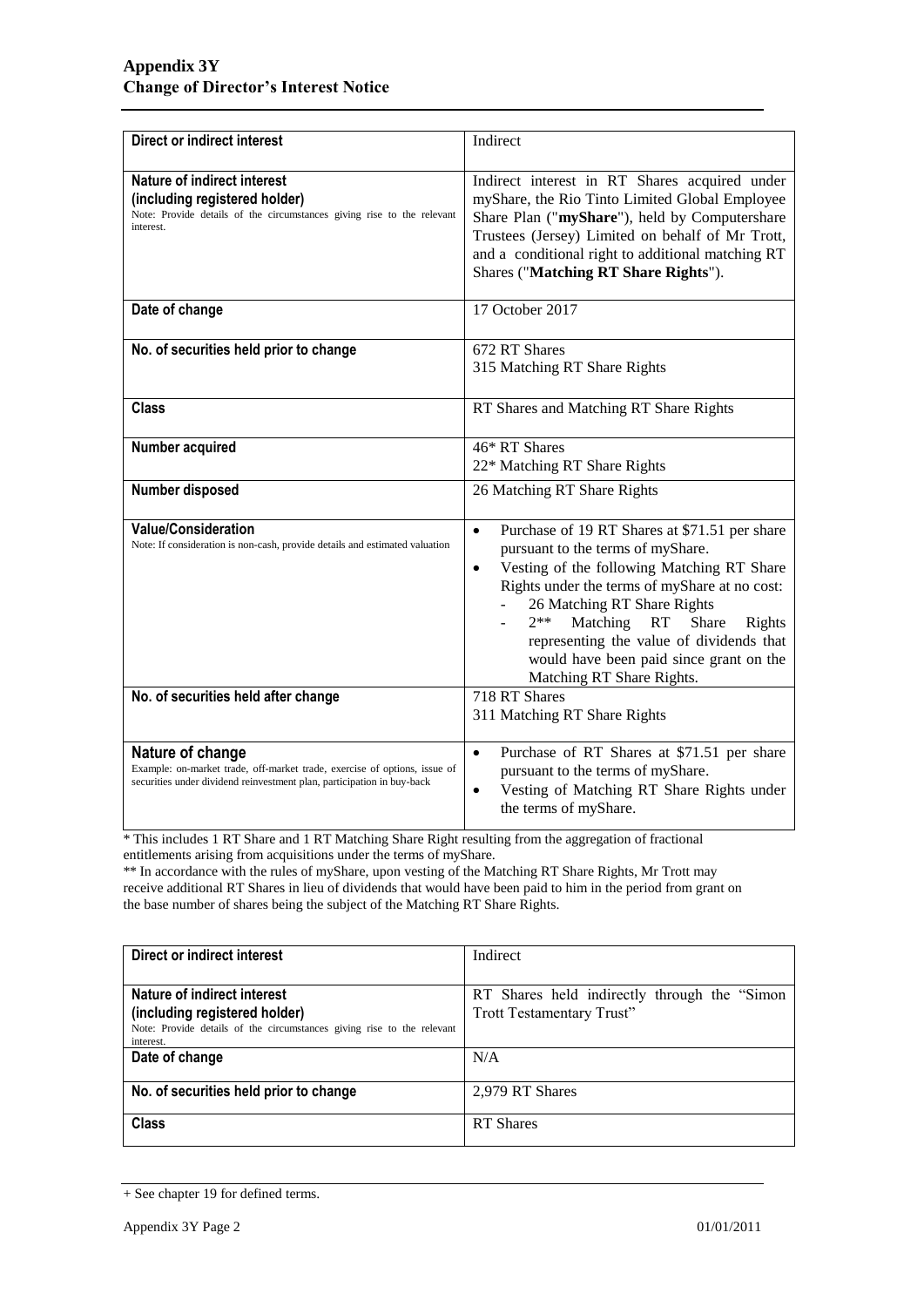| Number acquired                                                                                                                                                         | N/A             |
|-------------------------------------------------------------------------------------------------------------------------------------------------------------------------|-----------------|
| Number disposed                                                                                                                                                         | N/A             |
| <b>Value/Consideration</b><br>Note: If consideration is non-cash, provide details and estimated valuation                                                               | N/A             |
| No. of securities held after change                                                                                                                                     | 2,979 RT Shares |
| Nature of change<br>Example: on-market trade, off-market trade, exercise of options, issue of<br>securities under dividend reinvestment plan, participation in buy-back | N/A             |

| <b>Direct or indirect interest</b>                                                                                                                                      | Direct                                                                                                                                                                                                                                                                                                                                                                                                               |  |
|-------------------------------------------------------------------------------------------------------------------------------------------------------------------------|----------------------------------------------------------------------------------------------------------------------------------------------------------------------------------------------------------------------------------------------------------------------------------------------------------------------------------------------------------------------------------------------------------------------|--|
| Nature of indirect interest<br>(including registered holder)<br>Note: Provide details of the circumstances giving rise to the relevant<br>interest.                     | N/A                                                                                                                                                                                                                                                                                                                                                                                                                  |  |
| Date of change                                                                                                                                                          | N/A                                                                                                                                                                                                                                                                                                                                                                                                                  |  |
| No. of securities held prior to change                                                                                                                                  | 44,518 rights ("Rights") to be granted RT Shares,<br>being:<br>32,682 Rights under the Rio Tinto Limited<br>Performance Share Plan as amended from<br>time to time ("PSP");* and<br>7,102 Rights under the Rio Tinto Limited<br>Management Share Plan as amended from<br>time to time ("MSP");* and<br>4,734 Rights under the Rio Tinto Limited<br>Bonus Deferral Plan as amended from time<br>to time (" $BDP$ ").* |  |
| Class                                                                                                                                                                   | Rights under the terms of the PSP, the MSP and<br>the BDP                                                                                                                                                                                                                                                                                                                                                            |  |
| Number acquired                                                                                                                                                         | N/A                                                                                                                                                                                                                                                                                                                                                                                                                  |  |
| Number disposed                                                                                                                                                         | N/A                                                                                                                                                                                                                                                                                                                                                                                                                  |  |
| <b>Value/Consideration</b><br>Note: If consideration is non-cash, provide details and estimated valuation                                                               | N/A                                                                                                                                                                                                                                                                                                                                                                                                                  |  |
| No. of securities held after change                                                                                                                                     | 44,518 Rights:<br>32,682 Rights under the PSP; and<br>7,102 Rights under the MSP; and<br>4,734 Rights under the BDP.                                                                                                                                                                                                                                                                                                 |  |
| Nature of change<br>Example: on-market trade, off-market trade, exercise of options, issue of<br>securities under dividend reinvestment plan, participation in buy-back | N/A                                                                                                                                                                                                                                                                                                                                                                                                                  |  |

<sup>+</sup> See chapter 19 for defined terms.